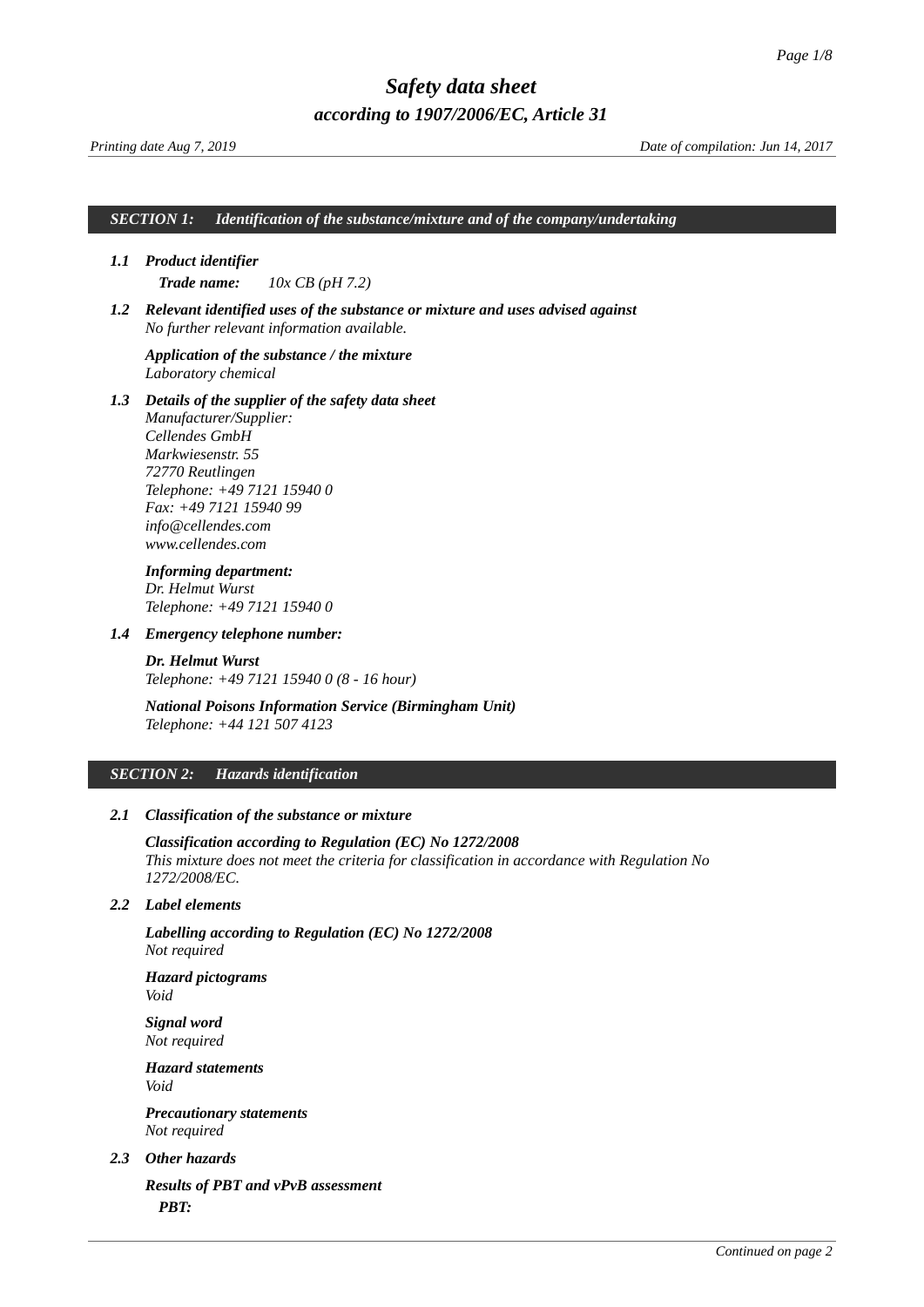### *Trade Name: [10x CB \(pH 7.2\)](#page-0-0)*

*Printing date Aug 7, 2019 Date of compilation: Mar 15, 2017*

*(continued from page 1)*

*Not applicable vPvB: Not applicable.*

### *SECTION 3: Composition/information on ingredients*

### *3.2 Mixtures*

*No component needs to be disclosed according to applicable regulations.*

### *SECTION 4: SECTION 4: First aid measures*

### *4.1 Description of first aid measures*

*General information No special measures required.*

*After inhalation No special measures are necessary.* 

*After skin contact No special measures are necessary.* 

*After eye contact Flush eyes with water as a precaution*

*After swallowing Rinse mouth with water.* 

- *4.2 Most important symptoms and effects, both acute and delayed Symptoms and effects are not known to date*
- *4.3 Indication of any immediate medical attention and special treatment needed No data available*

### *SECTION 5: Firefighting measures*

*5.1 Extinguishing media*

*Suitable extinguishing agents The product is not flammable*

*For safety reasons unsuitable extinguishing agents Not applicable*

- *5.2 Special hazards arising from the substance or mixture No data available*
- *5.3 Advice for firefighters Non-combustible.*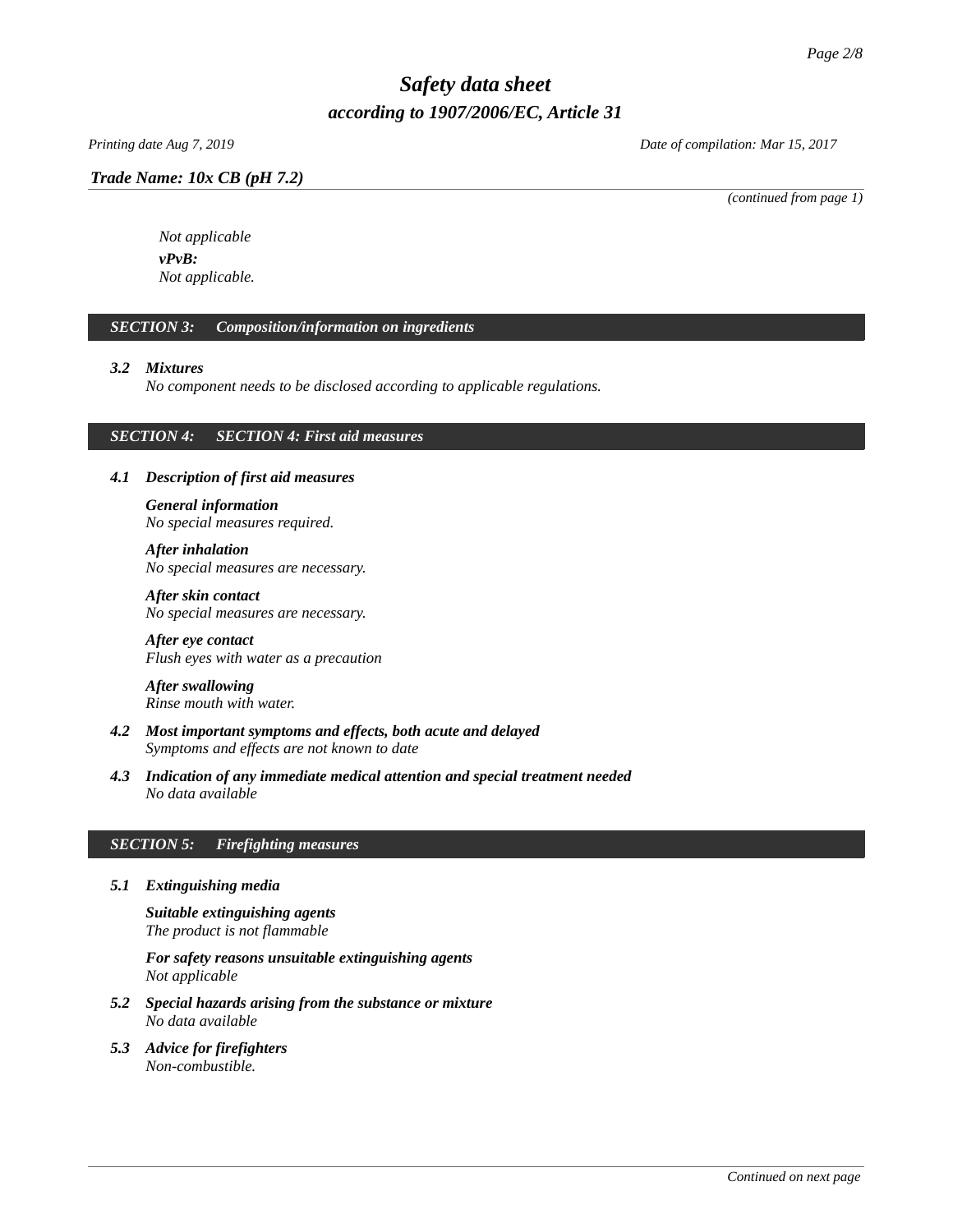### *Printing date Aug 7, 2019 Date of compilation: Mar 15, 2017*

*Trade Name: [10x CB \(pH 7.2\)](#page-0-0)*

*(continued from page 2)*

### *SECTION 6: Accidental release measures*

- *6.1 Personal precautions, protective equipment and emergency procedures Not required.*
- *6.2 Environmental precautions: No special measures required.*
- *6.3 Methods and material for containment and cleaning up:*

*Advices on how to contain a spill No special measures are necessary*

*Advices on how to clean up a spill Absorb with liquid-binding material (cloth, fleece, sand, diatomite, universal binders, sawdust).*

*6.4 Reference to other sections See Section 13 for information on disposal.*

#### *SECTION 7: Handling and storage*

*7.1 Precautions for safe handling No special measures required.*

> *Information about protection against explosions and fires: No special measures required.*

*7.2 Conditions for safe storage, including any incompatibilities*

## *Incompatible substances or mixtures*

*Observe hints for combined storage.*

*Storage Recommended storage temperature: -20°C*

*Storage class*

*12*

*7.3 Specific end use(s) No further relevant information available.*

### *SECTION 8: Exposure controls/personal protection*

### *8.1 Control parameters*

### *Components with limit values that require monitoring at the workplace:*

*The product does not contain any relevant quantities of materials with critical values that have to be monitored at the workplace.*

### *8.2 Exposure controls*

*Appropriate engineering controls General industrial hygiene practice*

*Individual protection measures*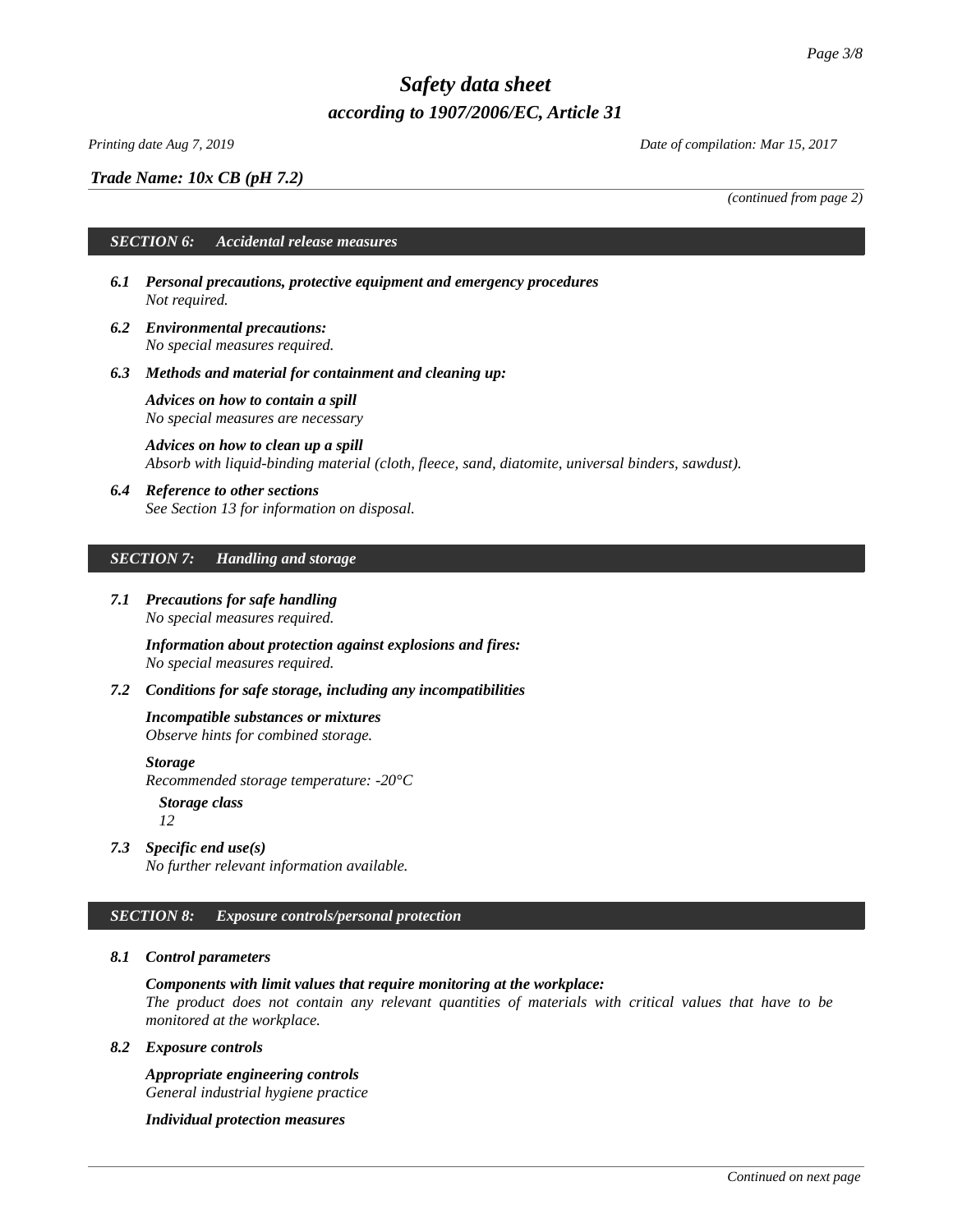*Trade Name: [10x CB \(pH 7.2\)](#page-0-0)*

*Printing date Aug 7, 2019 Date of compilation: Mar 15, 2017*

*(continued from page 3)*

### *General protective and hygienic measures*

*The usual precautionary measures should be adhered to general rules for handling chemicals.*

### *Respiratory protection :*

*Usually no personal respirative protection necessary.* 

*Protection of hands:*



*The glove material has to be impermeable and resistant to the product/ the substance/ the preparation. Selection of the glove material on consideration of the penetration times, rates of diffusion and the degradation*

*Material of gloves Nitrile rubber, NBR Butyl rubber, BR*

### *Recommended thickness of the material:*

*≥0.10 mm*

*The selection of the suitable gloves does not only depend on the material, but also on further marks of quality and varies from manufacturer to manufacturer. As the product is a preparation of several substances, the resistance of the glove material can not be calculated in advance and has therefore to be checked prior to the application.*

### *Penetration time of glove material*

*The exact break trough time has to be found out by the manufacturer of the protective gloves and has to be observed.*

## *As protection from splashes gloves made of the following materials are suitable:*

*PVC gloves*

*Not suitable are gloves made of the following materials: Strong gloves Leather gloves Eye/face protection: Not required. Skin protection: Not required.*

### *SECTION 9: Physical and chemical properties*

### *9.1 Information on basic physical and chemical properties*

| General Information     |                |
|-------------------------|----------------|
| <i>Appearance:</i>      |                |
| <b>Physical state:</b>  | liquid         |
| Colour:                 | red            |
| Odour:                  | odourless      |
| <b>Odour threshold:</b> | Not applicable |
| $pH$ -value:            | 7.2            |
| Change in condition     |                |
|                         |                |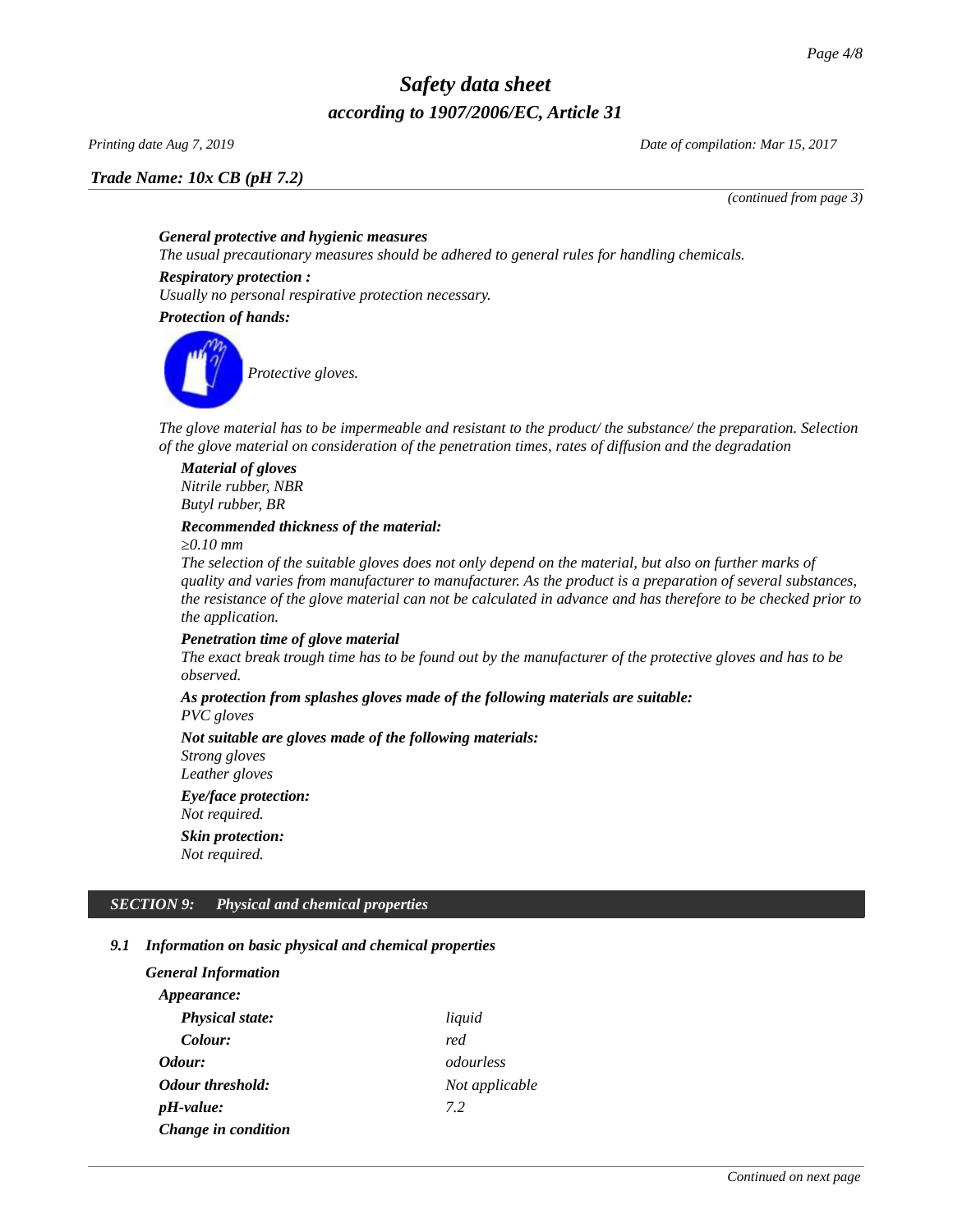*Trade Name: [10x CB \(pH 7.2\)](#page-0-0)*

*Printing date Aug 7, 2019 Date of compilation: Mar 15, 2017*

*(continued from page 4)*

| <b>Melting point/Melting range:</b>      | Not determined                    |
|------------------------------------------|-----------------------------------|
| <b>Boiling point/Boiling range:</b>      | 100°C at 1.013 hPa                |
| <b>Flash point:</b>                      | Not determined                    |
| <b>Evaporation rate</b>                  | no data available                 |
| <b>Flammability (solid, gaseous)</b>     | Not applicable                    |
| <b>Explosive limits:</b>                 |                                   |
| lower explosion limit (LEL)              | this information is not available |
| upper explosion limit (UEL)              | this information is not available |
| Vapour pressure at 20 $^{\circ}$ C:      | this information is not available |
| <b>Density</b>                           | Not determined                    |
| <b>Relative density</b>                  | Not determined                    |
| <b>Vapour density</b>                    | Not determined.                   |
| Solubility in / Miscibility with Water:  | <b>Fully miscible</b>             |
| Partition coefficient (n-octanol/water): | Not determined                    |
| <i>Viscosity:</i>                        |                                   |
| dynamic:                                 | Not determined                    |
| kinematic:                               | Not determined                    |
|                                          |                                   |

### *9.2 Other information*

*No further relevant information available.*

### *SECTION 10: Stability and reactivity*

#### *10.1 Reactivity*

*This material is not reactive under normal ambient conditions.* 

### *10.2 Chemical stability*

*The material is stable under normal ambient and anticipated storage and handling conditions of temperature and pressure*

- *10.3 Possibility of hazardous reactions No data available*
- *10.4 Conditions to avoid There are no specific conditions known which have to be avoided.*
- *10.5 Incompatible materials: No further relevant information available.*
- *10.6 Hazardous decomposition products: No dangerous decomposition products known*

## *SECTION 11: Toxicological information*

### *11.1 Information on toxicological effects*

*This substance does not meet the criteria for classification in accordance with Regulation No*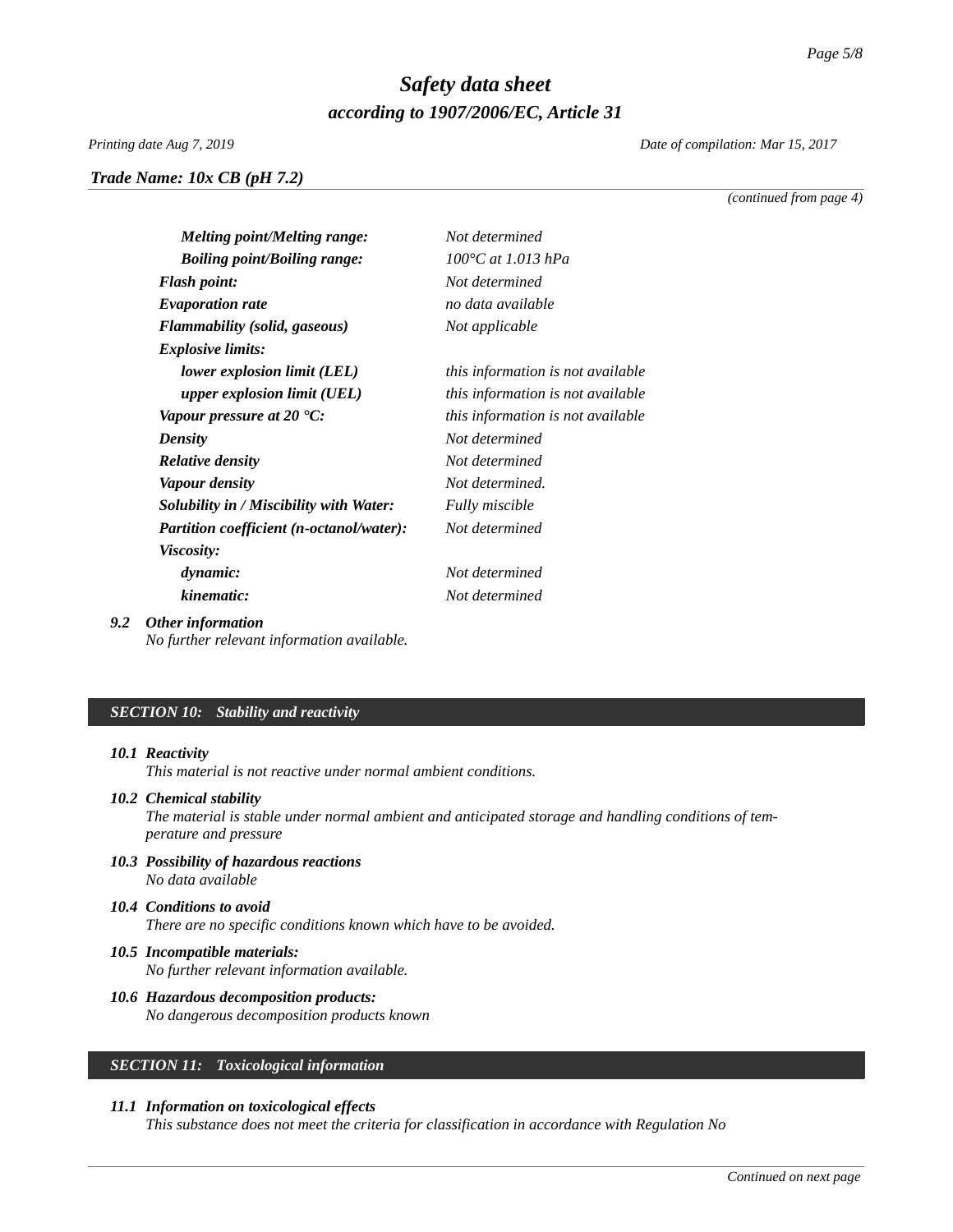### *Trade Name: [10x CB \(pH 7.2\)](#page-0-0)*

*Printing date Aug 7, 2019 Date of compilation: Mar 15, 2017*

*(continued from page 5)*

#### *1272/2008/EC.*

*Acute toxicity Based on available data, the classification criteria are not met.*

- *Skin corrosion/irritation Based on available data, the classification criteria are not met.*
- *Serious eye damage/irritation Based on available data, the classification criteria are not met.*

*Respiratory or skin sensitisation Based on available data, the classification criteria are not met.*

## *Germ cell mutagenicity*

*Based on available data, the classification criteria are not met.*

*Carcinogenicity Based on available data, the classification criteria are not met.*

*Reproductive toxicity Based on available data, the classification criteria are not met.*

*STOT-single exposure Based on available data, the classification criteria are not met.*

*STOT-repeated exposure Based on available data, the classification criteria are not met.*

#### *Aspiration hazard*

*Based on available data, the classification criteria are not met.*

### *SECTION 12: Ecological information*

#### *12.1 Toxicity*

*acc. to 1272/2008/EC: Shall not be classified as hazardous to the aquatic environment.* 

- *12.2 Persistence and degradability No data available*
- *12.3 Bioaccumulative potential No further relevant information available.*

# *12.4 Mobility in soil*

*No further relevant information available.*

### *12.5 Results of PBT and vPvB assessment*

*PBT:*

*Not applicable.*

*vPvB: Not applicable.*

### *12.6 Other adverse effects*

*No further relevant information available.*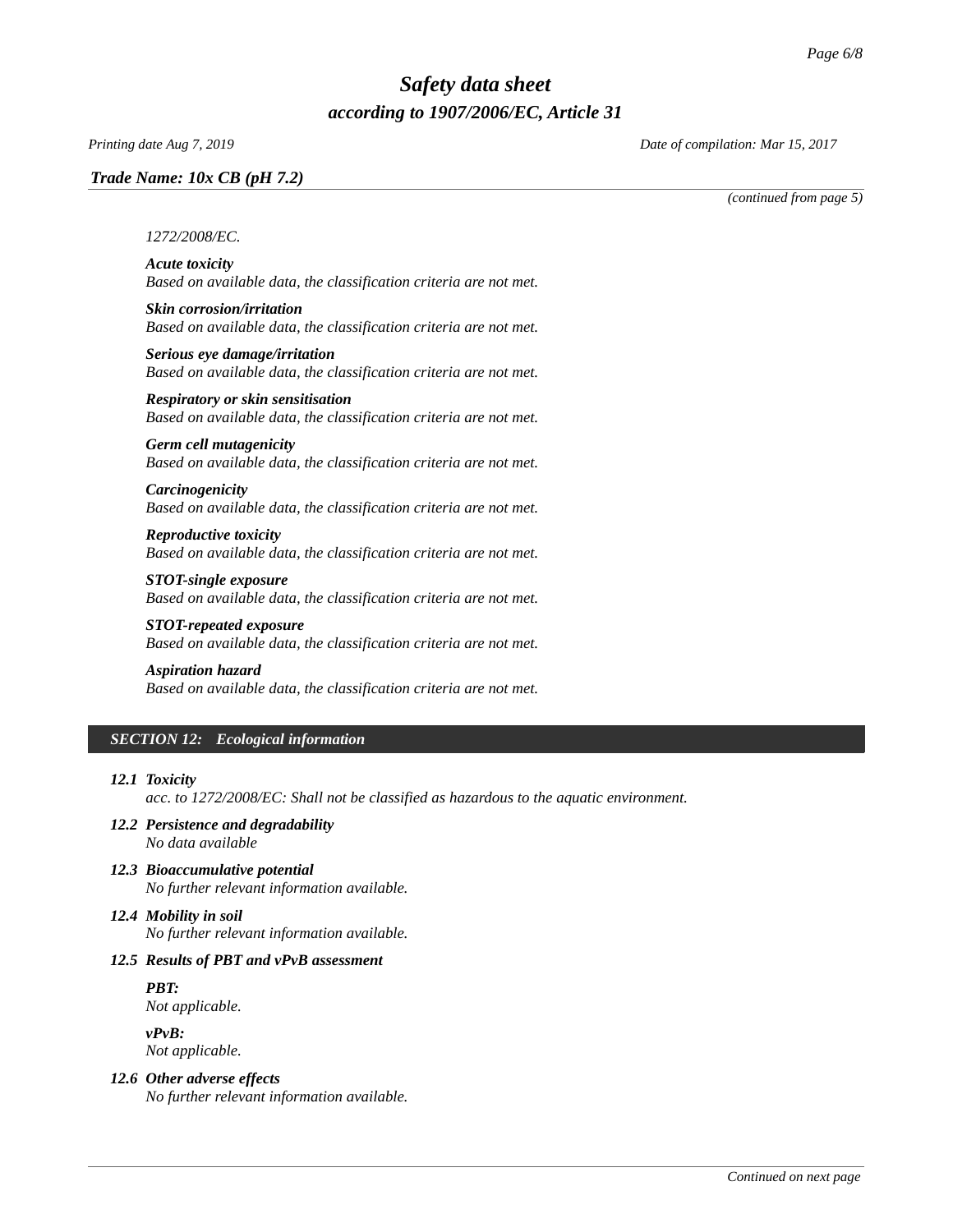## *Trade Name: [10x CB \(pH 7.2\)](#page-0-0)*

*Printing date Aug 7, 2019 Date of compilation: Mar 15, 2017*

*(continued from page 6)*

### *SECTION 13: Disposal considerations*

### *13.1 Waste treatment methods*

*No waste related measures required.* 

### *SECTION 14: Transport information*

### *14.1 UN-Number*

*Not subject to transport regulations*

- *14.2 UN proper shipping name Not relevant*
- *14.3 Transport hazard class(es) Not relevant*
- *14.4 Packing group Not relevant*
- *14.5 Environmental hazards: None*
- *14.6 Special precautions for user No additional information*
- *14.7 Transport in bulk according to Annex II of Marpol and the IBC Code Not applicable.*

*Transport/Additional information: Not dangerous according to the above specifications*

*UN "Model Regulation": Void*

### *SECTION 15: Regulatory information*

*15.1 Safety, health and environmental regulations/legislation specific for the substance or mixture*

*Relevant provisions of the European Union (EU) Regulation 649/2012/EU concerning the export and import of hazardous chemicals (PIC) Not listed Regulation 1005/2009/EC on substances that deplete the ozone layer (ODS) Not listed Regulation 850/2004/EC on persistent organic pollutants (POP) Not listed Restrictions according to REACH, Annex XVII Not listed List of substances subject to authorisation (REACH, Annex XIV) Not listed Directive 2011/65/EU on the restriction of the use of certain hazardous substances in electrical and electronic equipment (RoHS) - Annex II*